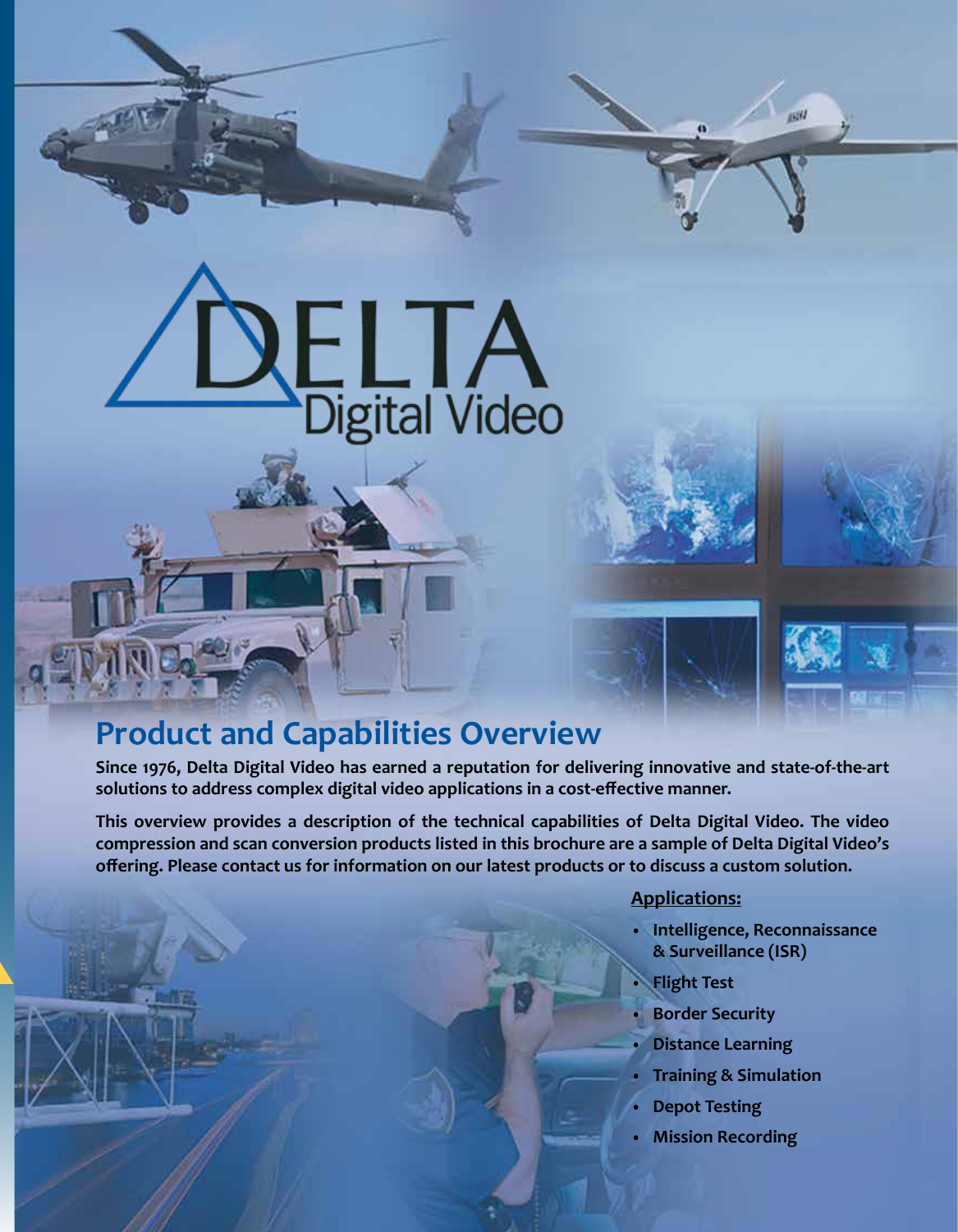Delta Digital Video is a recognized leader in the design and manufacture of video compression and scan conversion products. We are committed to providing highquality products that offer outstanding value to our customers.

### **Rugged Video Encoders**

Designed for airborne and ground-mobile environments — these products compress and multiplex payload video, audio, and metadata for real-time, lowlatency transmission to remote hardware decoders or downstream exploitation systems. Compatible with aircraft and vehicle networks, the encoders support



synchronous or asynchronous KLV metadata and Cursor on Target (CoT), and can be configured to convert sensor telemetry into KLV encoded metadata. DDV's encoders are MISB and MIL-STD-810/ DO-160/MIL-STD-461/MIL-STD-704 compliant and several have been JITC certified. Our rugged encoders support single, or multi-channel, HD and SD video formats, and are integrated on UAS platforms supporting U.S. Air Force, Army and Navy programs.



Model 6805R H.264/HD/SD Video/Audio Encoder, Compact, Rugged, SDI/Composite Model 6810R H.264/HD/SD Video/Audio Encoder, Rugged, SDI Composite/DVI-I Model 6820R H.264/Dual-CH HD/SD Video, Rugged, SDI Composite Model 6840R Multi-Channel H.264 HD/SD Video/Audio Encoder, Rugged, 1RU, SDI/ Composite/S-Video

### **Video Encoders**

Commercial/industrial encoders for ground environments — these products compress video and audio signals and multiplex them with metadata and other system information for real-time transmission and ground distribution over serial or Ethernet networks. DDV's design is based on high-performance Digital Signal Processors (DSP) providing high quality, low-latency transmission for any remote monitoring application. The encoders are easily integrated into most networks. They

can be configured for MPEG-2 or H.264 compression and provide flexible features to optimize video performance at any bandwidth. These encoders are available in OEM module, rack mount or half-rack mount configurations.



Model 6081H H.264/HD/SD Video/Audio Encoder, Half-Rack Mount Model VHE96x 9600 Series Encoder HD/SD/DVI Modules

### **Video Decoders**

DDV decoders are companion devices to our encoders and are designed specifically for low latency applications. These products display decoded video for man-in-the-loop applications as well as forward the compressed data stream over Ethernet for further display and processing. DDV's decoders are compatible with the MPEG-2 and H.264 video compression algorithms. These decoders are available in OEM module, rack mount or half-rack mount configurations.



Model 6181H H.264 HD/SD Video/Audio Decoder, Half-Rack Mount Model VHD96x 9600 Series Decoder HD/SD/DVI Modules Model VDE026 MPEG-2/H.264 Decoder Module

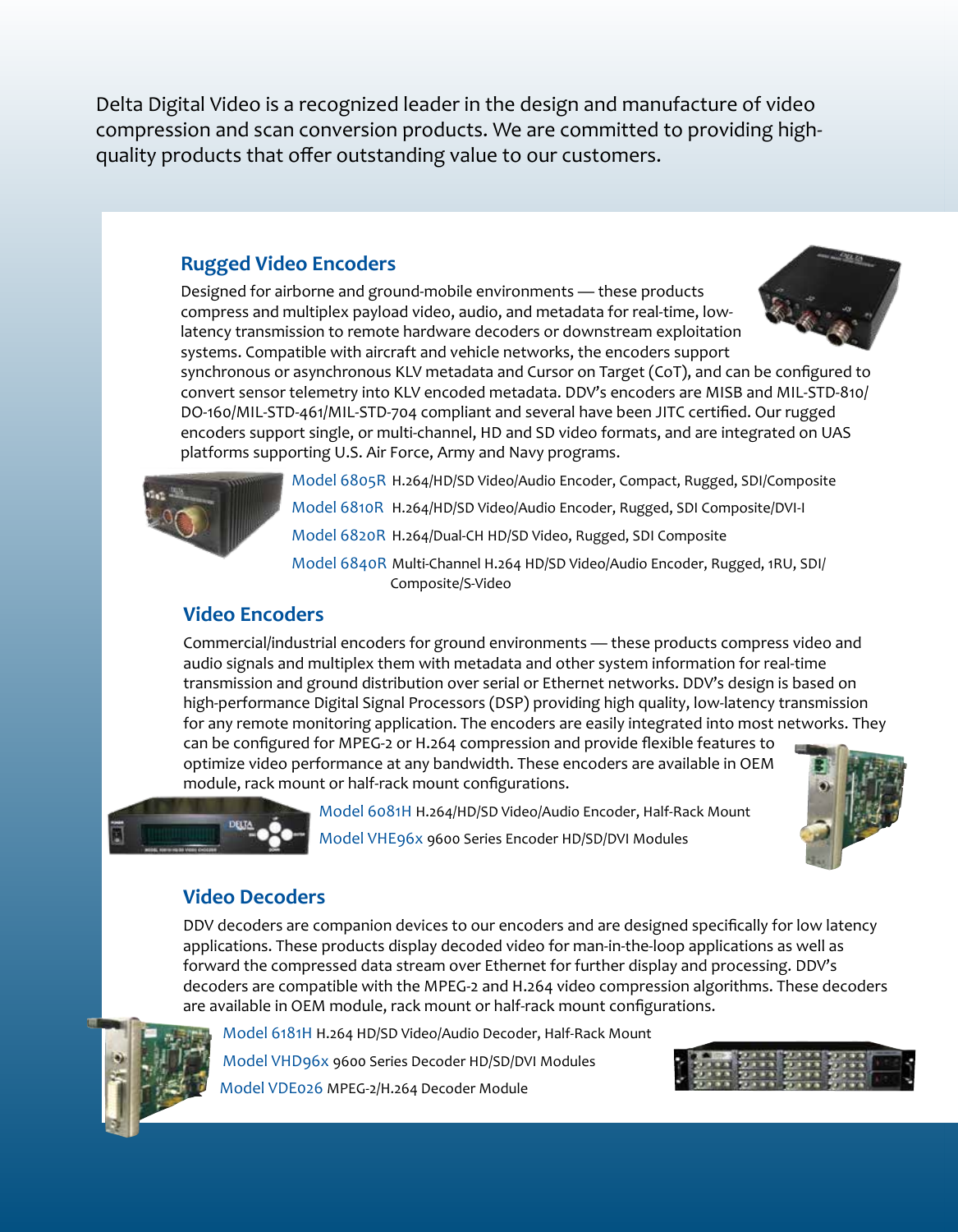Our state-of-the-art products are backed by excellent support and superior customer service. At Delta Digital Video, we continually strive to be progressive and innovative leaders in our markets and provide solutions that allow our customers to successfully accomplish their objectives.

### **Video Codecs**

DDV's video codecs provide a practical, cost-effective video-over-IP solution. They can be configured to encode or decode. These products provide flexibility in streaming and distribution of HD/SD video using the MPEG-2, MPEG-4 or H.264 video compression algorithms. They provide the same standardscompliant features of our encoders and decoders. A codec permits the integrator to provide an encode/decode solution using the same equipment at both ends, in either single or multi-channel configurations.

Model 4480 HD/SD Video Server/Decoder Model 6850 Multi-Format HD/SD Codec Model VHE/VHD96x 9600 Series Encoder/Decoder Modules



12222

## **Video-To-Video Scan Conversion**

Delta's Video Scan Converter technology provides the capability to convert between video signal formats in order to facilitate display or recording. Using an advanced scaling engine, multi-tap filtering, and horizontal and vertical interpolation, these products provide high quality conversion to/from RS-343, RS-170, PAL, HD, SD and xVGA video formats. OEM modules, rack mount, rugged and custom packages are available.

Model VTV/875R Video-to-Video Scan Converter, Rugged Family

Model VSC/900 Universal Video Format Converter, w/ Stroke and Mixing

Model VTV/890R Universal Video Scan Converter, Rugged

Model VSC/890H Universal Video Scan Converter, Half-Rack Mount Unit

### **Stroke-to-Raster Scan Converters**

Delta's SSC family of Stroke-to-Raster scan converters provide for display, recording and transmission of stroke video on standard COTS equipment. These products are compatible with most XYZ vector outputs generated by random deflection devices, such as radar, sonar, HUD or spectrum analyzer. Some units provide for mixing of stroke with other video inputs. The combination of superior filtering techniques, high resolution sampling, and an advanced scaling engine ensures high-quality conversion of any stroke device.

Model SSC/924 Stroke-to-Raster Scan Converter, 1RU Rack Mount

Model SSC/300 Stroke-to-Raster Scan Converter, Rugged

Model VSC/900 Universal Video Format Converter/Mixer. 1RU Rack Mount

747 Dresher Road, Suite 125, Horsham, PA 19044 ddv@delta-info.com • www.deltadigitalvideo.com